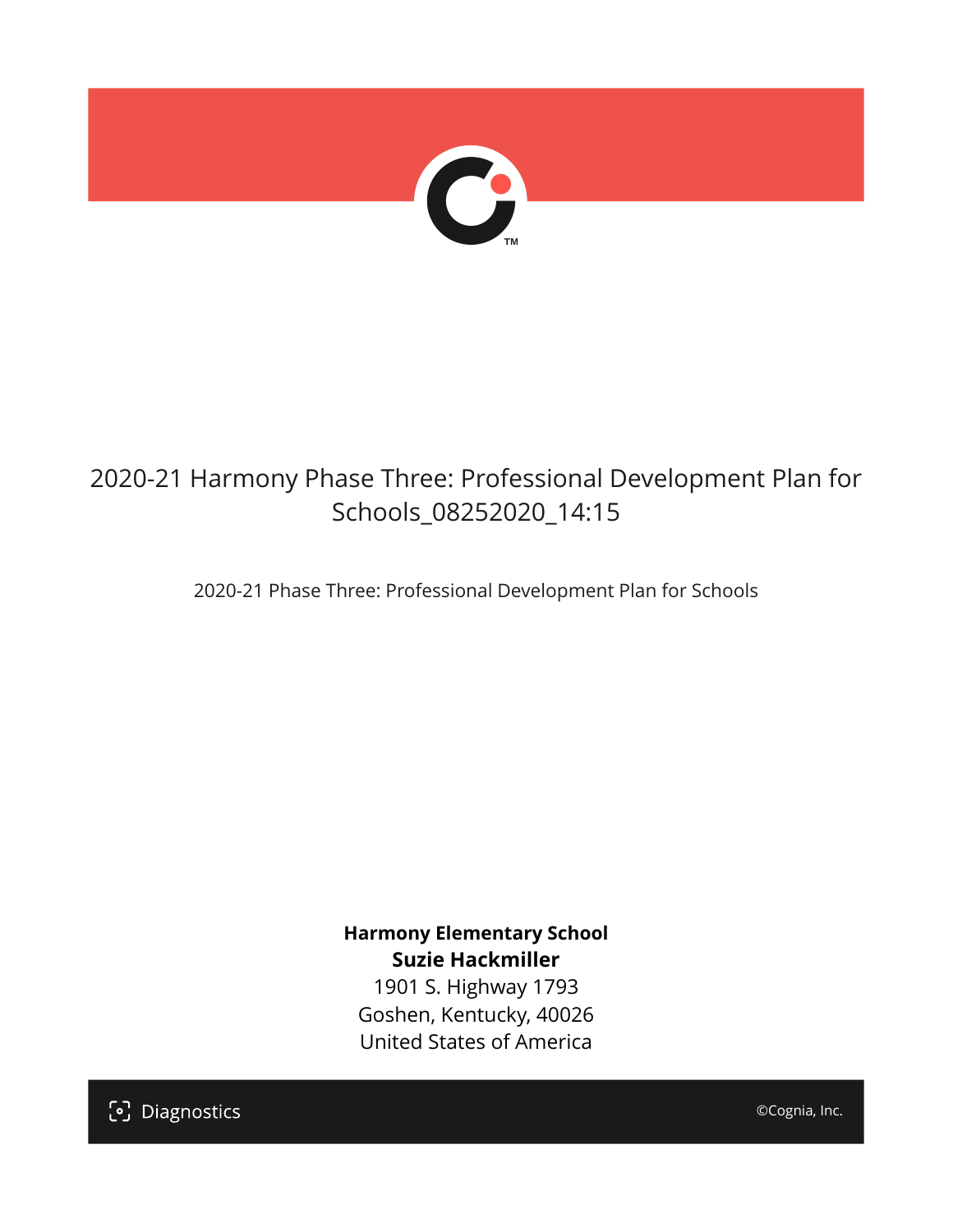Harmony Elementary School

## **Table of Contents**

|                    | 2020-21 Phase Three: Professional Development Plan for Schools |  |
|--------------------|----------------------------------------------------------------|--|
| Attachment Summary |                                                                |  |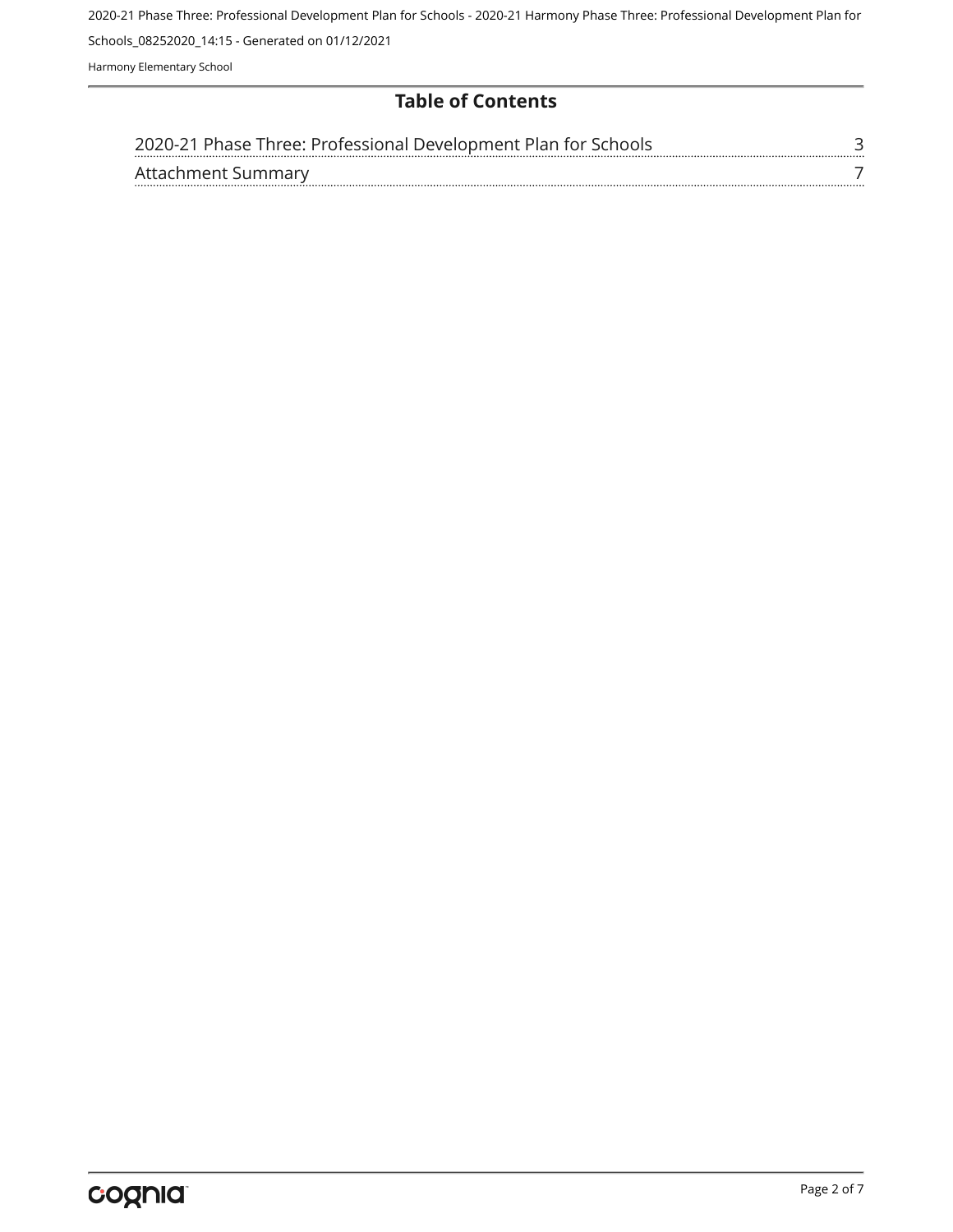## <span id="page-2-0"></span>**2020-21 Phase Three: Professional Development Plan for Schools**

The purpose of this diagnostic is to support the school in designing and implementing a professional development plan that aligns to the goals established in KRS 158.6451 and the local needs assessment. The basis of the professional development plan aligns to [704 KAR 3:035,](https://apps.legislature.ky.gov/Law/kar/704/003/035.pdf) which states the following:

Annual Professional Development Plan:

Section 2. Each local school and district shall develop a process to design a professional development plan that meets the goals established in KRS 158.6451 and in the local needs assessment. A school professional development plan shall be incorporated into the school improvement plan and shall be made public prior to the implementation of the plan. The local district professional development plan shall be incorporated into the district improvement plan and posted to the local district Web site prior to the implementation of the plan.

Section 3. Each school and local district professional development plan shall contain the following elements:

1. A clear statement of the school or district mission

2. Evidence of representation of all persons affected by the professional development plan

3. A needs assessment analysis

4. Professional development objectives that are focused on the school or district mission, derived from the needs assessment, and specify changes in educator practice needed to improve student achievement; and

5. A process for evaluating impact on student learning and improving professional learning, using evaluation results

1. What is the school's mission?

Ensuring High Levels of Learning for All

2. The needs assessment provides the framework for **all** schools to clearly identify their most critical areas for improvement that will be addressed in the planning process through the development of goals, objectives, strategies and activities.

Based on the most critical areas for improvement identified in the completed needs assessment per [703 KAR 5:225](https://apps.legislature.ky.gov/law/kar/703/005/225.pdf) (3), what are the school's **top two priorities** for professional development that support continuous improvement?

Professional development that supports the increase of proficiency in reading and math. Ongoing professional development in the area of best practice instruction to aid in Tier 1 instruction.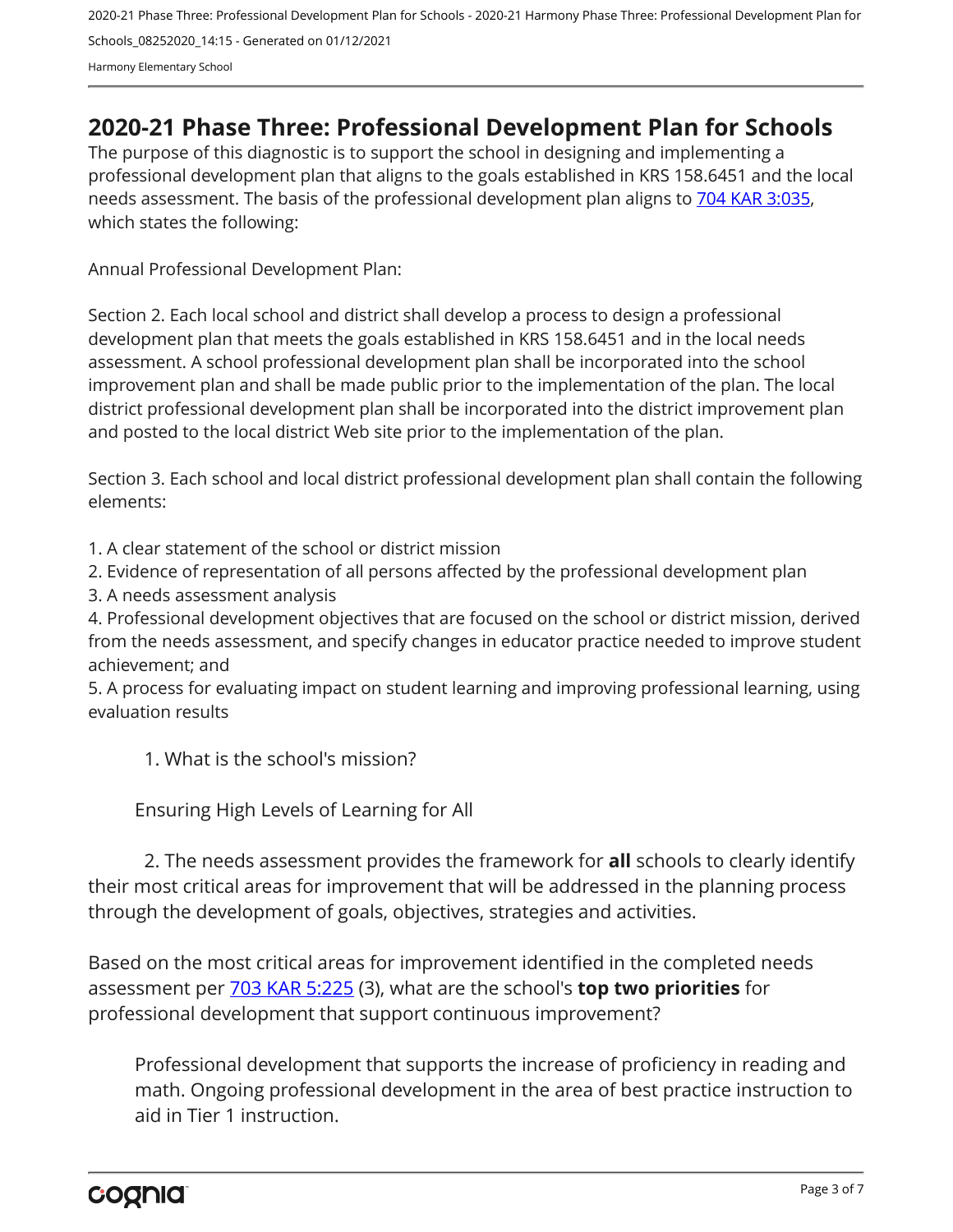Harmony Elementary School

3. How do the identified **top two priorities** of professional development relate to school goals?

Both identified goals support increasing student achievement in all content areas.

4a. For the first priority need, what are the specific objectives for the professional development aligned to the school goal(s)? Consider the long and short term changes that need to occur in order to meet the goal.

All certified staff will be trained in the essential components of workshop in order to provide their students with differentiated instruction.

4b. What are the intended results? (student outcomes; educator beliefs, practices, etc.)

Increased student proficiency. Deeper understanding of the components of balanced literacy and how to utilize those within the workshop approach. An understanding of how an effective reading workshop is designed and differentiated using bands of text complexity and learning progressions.

4c. What will be the indicators of success? Consider the completed actions or markers that need to occur that would indicate the goals and objectives have been achieved.

Novice reduction on KPREP.

4d. Who is the targeted audience for the professional development?

All certified staff.

4e. Who is impacted by this component of professional development? (students, teachers, principals, district leaders, etc.)

students, teachers, school leadership

4f. What resources are needed to support the professional development? (staff, funding, technology, materials, time, etc.)

School leadership, including instructional coach.

4g. What ongoing supports will be provided for professional development implementation? (coaching, professional learning communities, follow up, etc.)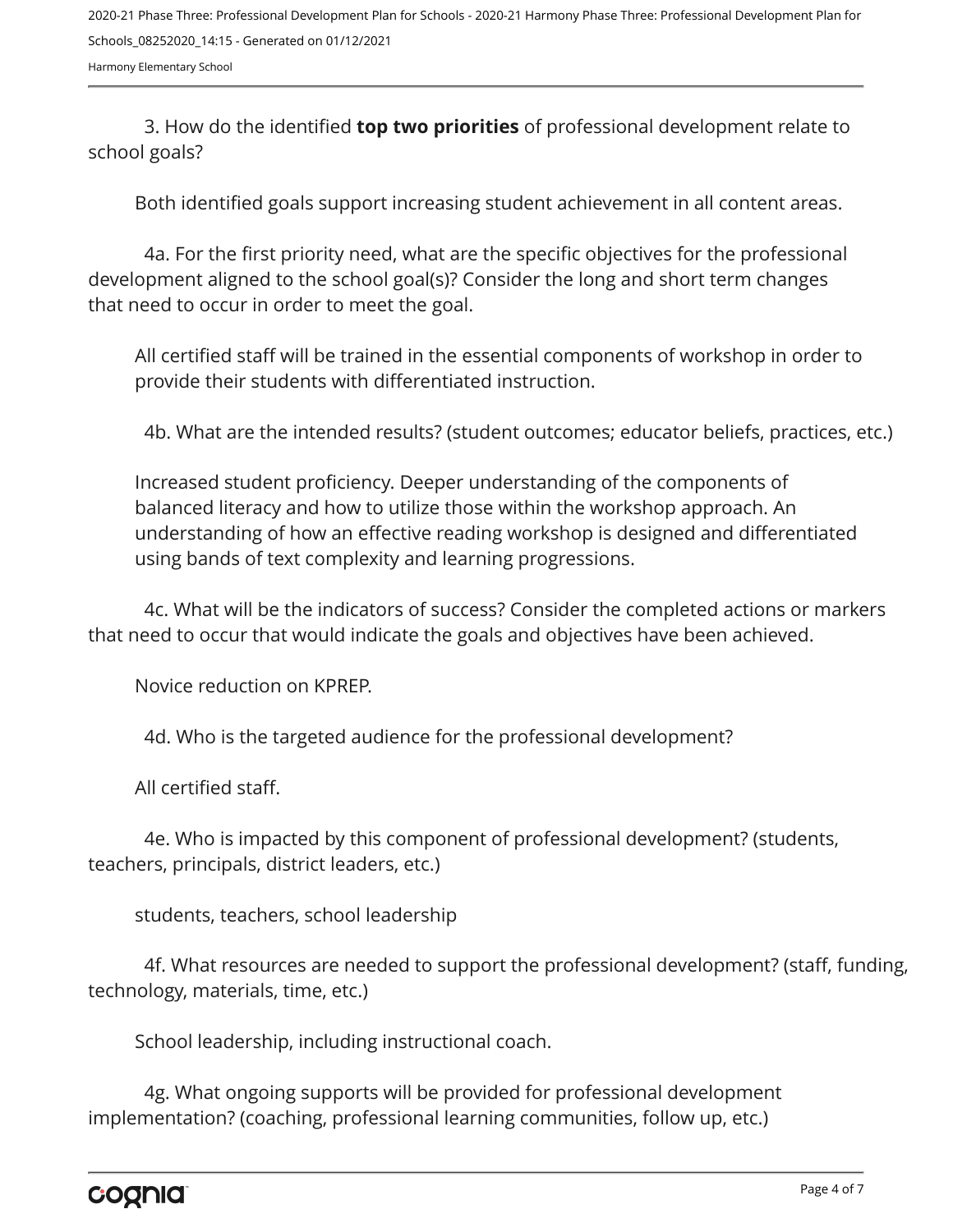Instructional coaching Learning Walks

4h. How will the professional development be monitored for evidence of implementation? Consider data (student work samples, grade-level assessments, classroom observations, etc.) that will be gathered, persons responsible and frequency of data analysis.

Weekly school leadership walkthroughs. Learning walk cycles which occur every trimester with the instructional coach.

5a. For the second priority need, what are the specific objectives for the professional development aligned to the school goal(s)? Consider the long and short term changes that need to occur in order to meet the goal.

Book studies using the following texts: A Guide to Reading Conferences by Jennifer Seravallo A Guide to Writing Conferences by Carl Anderson

5b. What are the intended results? (student outcomes; educator beliefs, practices, etc.)

Increased student proficiency Novice reduction Deepened understanding of why reading/writing conferences with students are important, what they look and sound like and how to fit them into a literacy block.

5c. What will be the indicators of success? Consider the completed actions or markers that need to occur that would indicate the goals and objectives have been achieved.

Completed book studies with all certified staff

5d. Who is the targeted audience for the professional development?

All certified staff

5e. Who is impacted by this component of professional development? (students, teachers, principals, district leaders, etc.)

students, teachers, school leadership

5f. What resources are needed to support the professional development? (staff, funding, technology, materials, time, etc.)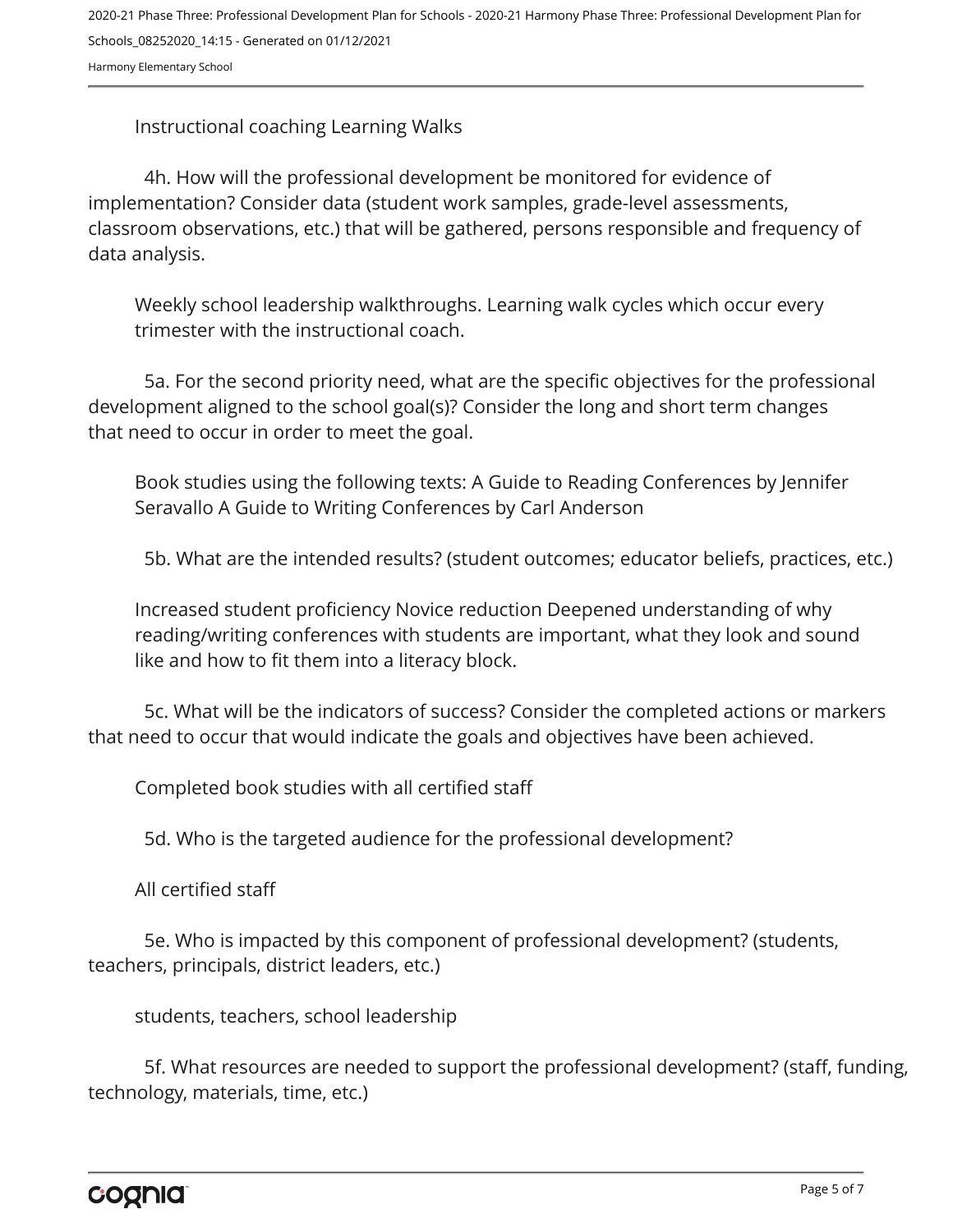Harmony Elementary School

Books A Guide to Reading Conferences by Jennifer Seravallo A Guide to Writing Conferences by Carl Anderson Instructional coach, school leadership TWD hours

5g. What ongoing supports will be provided for professional development implementation? (coaching, professional learning communities, follow up, etc.)

Support in PLC Learning walks Coaching

5h. How will the professional development be monitored for evidence of implementation? Consider data (student work samples, grade-level assessments, classroom observations, etc.) that will be gathered, persons responsible and frequency of data analysis.

Weekly school leadership walkthroughs. Learning walk cycles which occur every trimester with the instructional coach.

6. Optional Extension: If your school has identified additional professional development priorities that you would like to include, you may upload an attachment with the answers to question 3 and a-h as seen in questions 4 and 5. If you do not wish to include an optional extension, please list N/A in the space provided below.

N/A